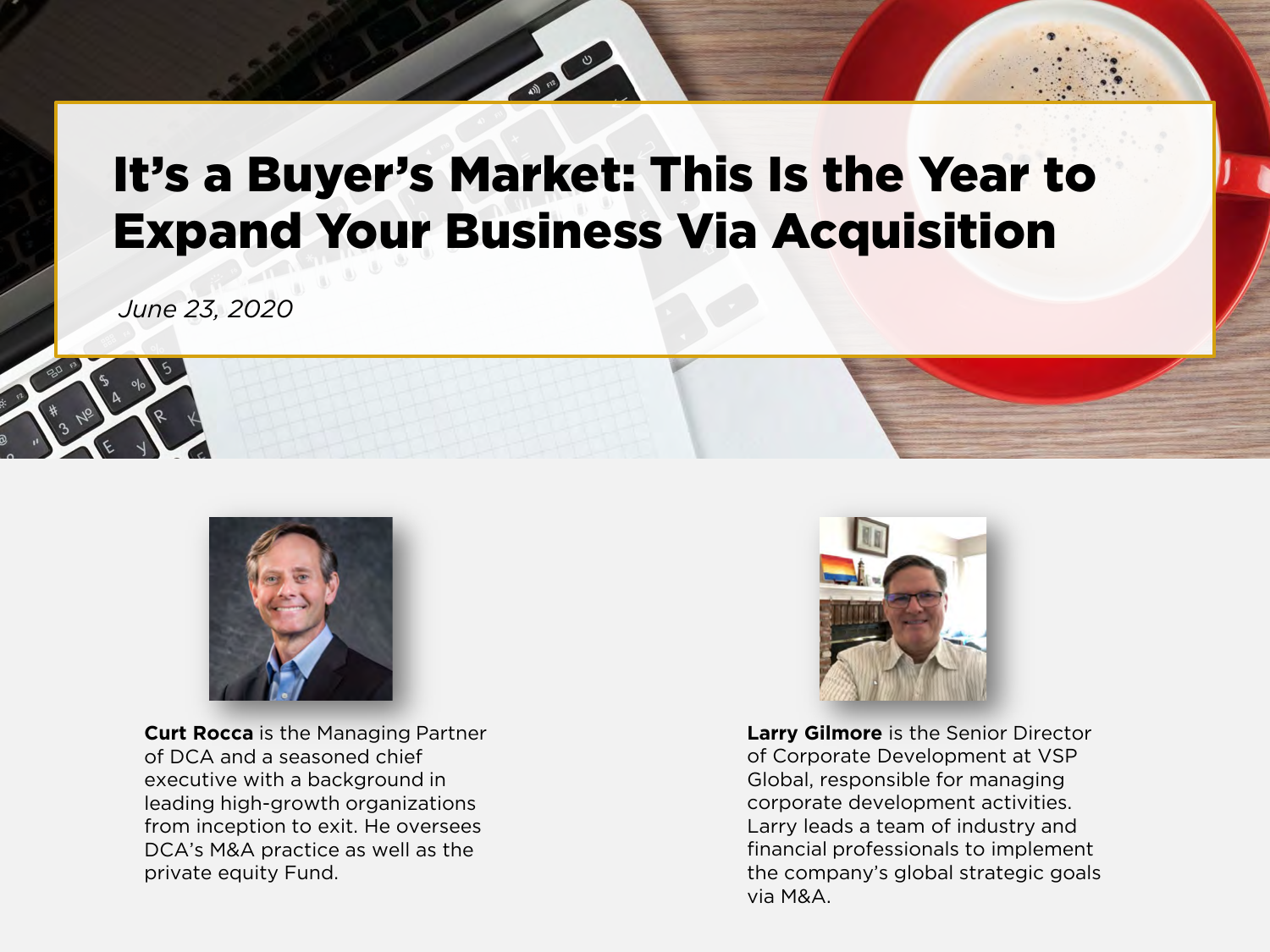### **DISCLAIMER**

The material in this presentation is for informational purposes only and should not be considered advice of any kind including, without limitation, tax, legal, accounting, investment or other professional advice. This information should not be used as a substitute for professional services. If legal, accounting, investment, or other professional advice is required, the services of a professional should be sought. The material presented does not constitute an offer to sell, a solicitation of an offer to buy, or a recommendation of any security or any other product or service offered by DCA Capital Partners, DCA Partners or any of the panelists.

### **QUESTIONS**

If you have questions during this presentation you may submit them through the Q&A button or email them directly to aschroeder@dcapartners.com

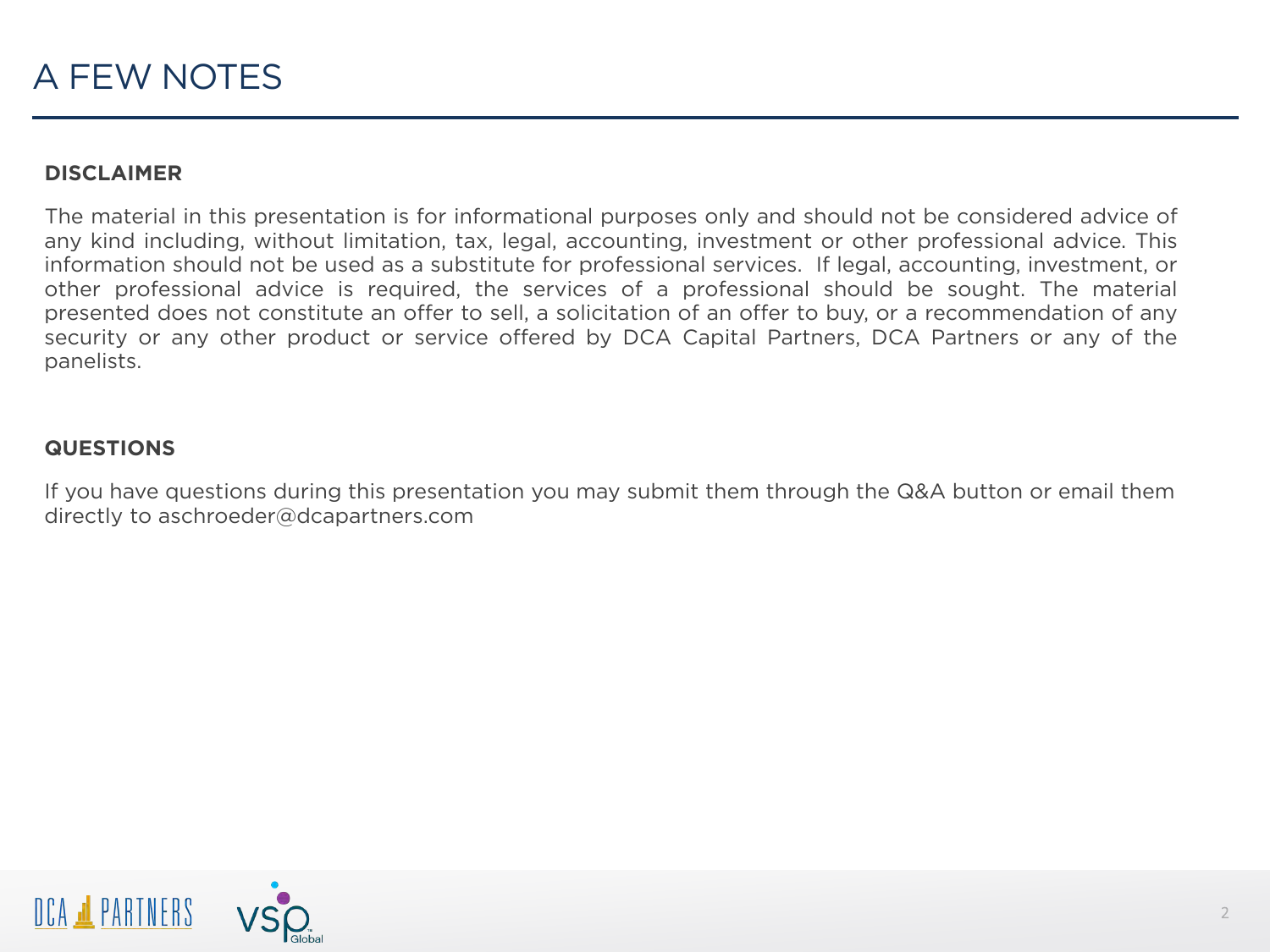





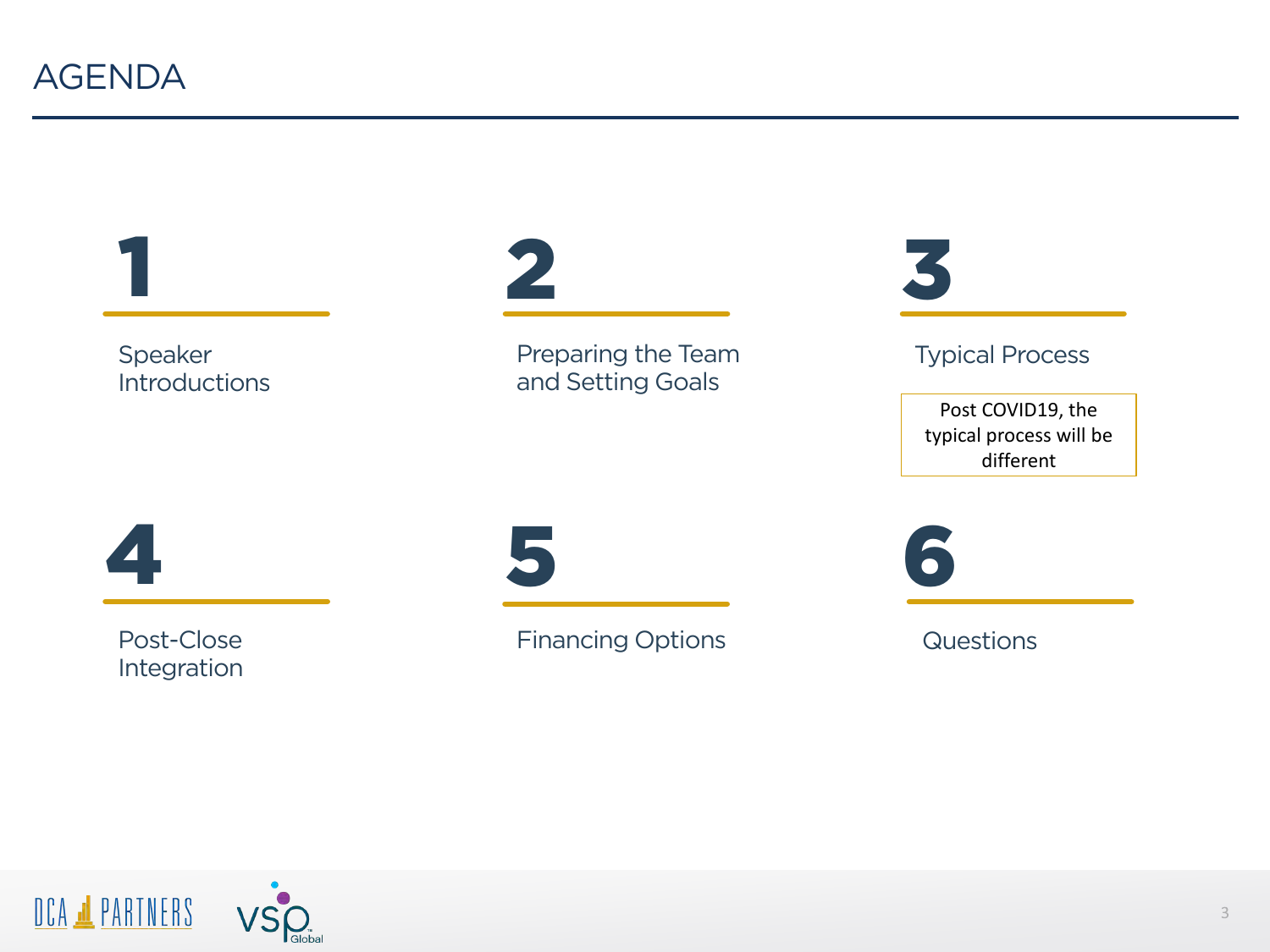## **Offensive**

- To acquire market share
- To access new markets
- To expand distribution
- To gain economies of scale
- To obtain intellectual property or talent
- To broaden product / service offering
- Vertical or horizontal integration
- To leverage core assets
- To expand capacity

### **Defensive**

- o To eliminate a competitor
- o To acquire "Brand" equity
- To gain technological superiority / avoid obsolescence
- To diversify your risk profile
- o To avoid IP infringement
- o To ensure continuity of key business partner
- o To back-fill strategic voids
- To ensure long-term competitiveness (scale)

*" CEOs, CFOs, and heads of strategy and corporate development need to think strategically now about the 'new normal' and which acquisitions would be accretive to their current business models."*

E&Y, May 2020

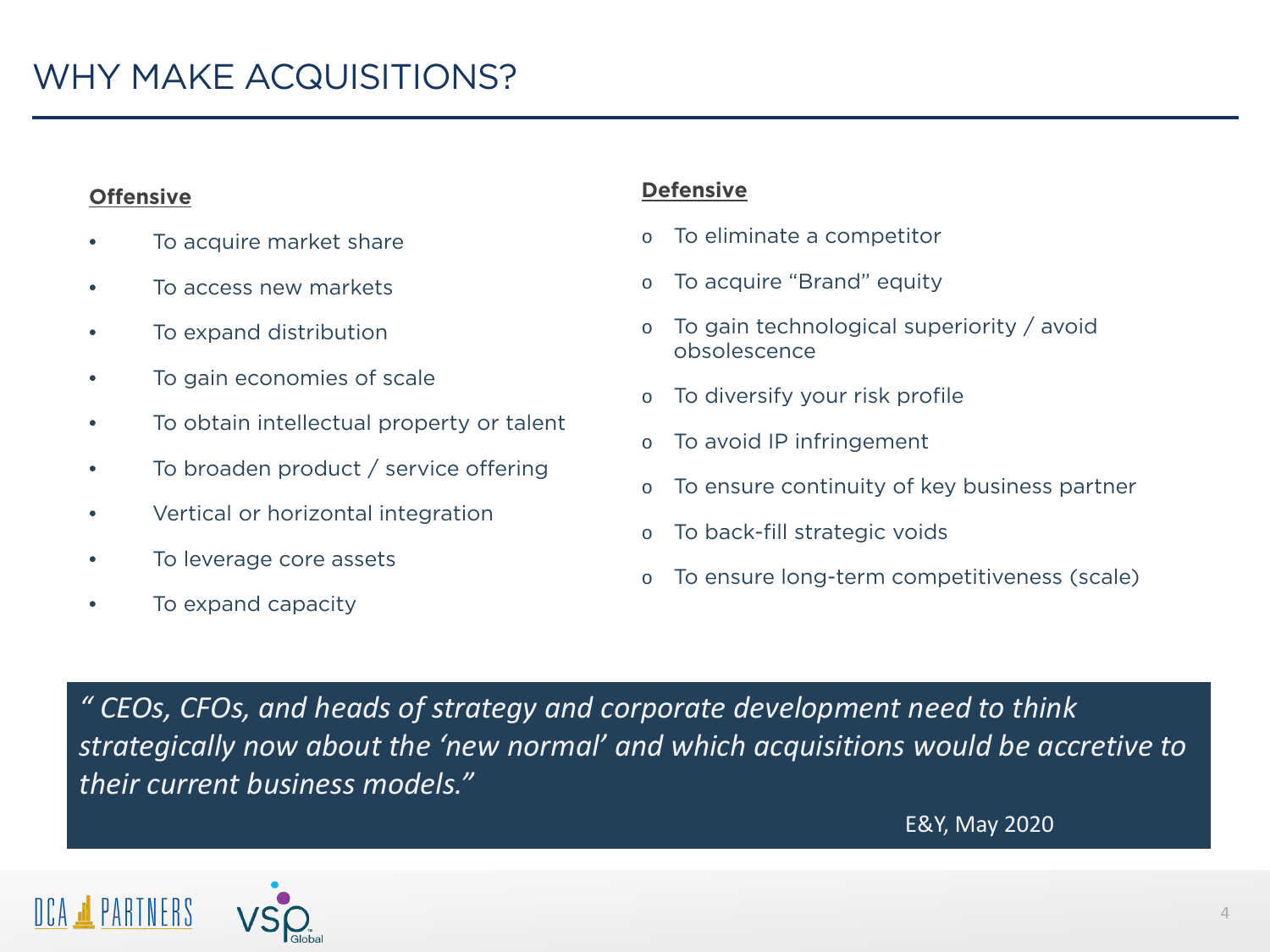# WHY NOW?

- Availability of inexpensive capital
- **Market-driven valuations are down 15-20%**
- Many would-be competitors are looking inwardly, as opposed to searching for opportunities,
	- however, some highly opportunistic competitors will use this as an opportunity to gain an advantage over you.
- Many highly-strategic acquisitions may be:
	- **Less expensive due to both earnings AND multiples being lower**
	- **More amenable to exploring a sale given financial and emotional strains**
	- Need to sell, i.e. accelerate exit planning, due to changing market conditions / near-term balance sheet stress
- Operational and strategic synergies

 Acquired employees are more likely to stay in a softer labor market, mitigating risk *" Businesses are, or should be, examining their existing lists of potential acquisition targets and should be prepared to act, as deal premiums are likely to come down and assets that companies had been reluctant to sell may become available*

*But the window for maximizing value could be relatively short, if history is any indication…". - Harvard Business Review, May 2020*

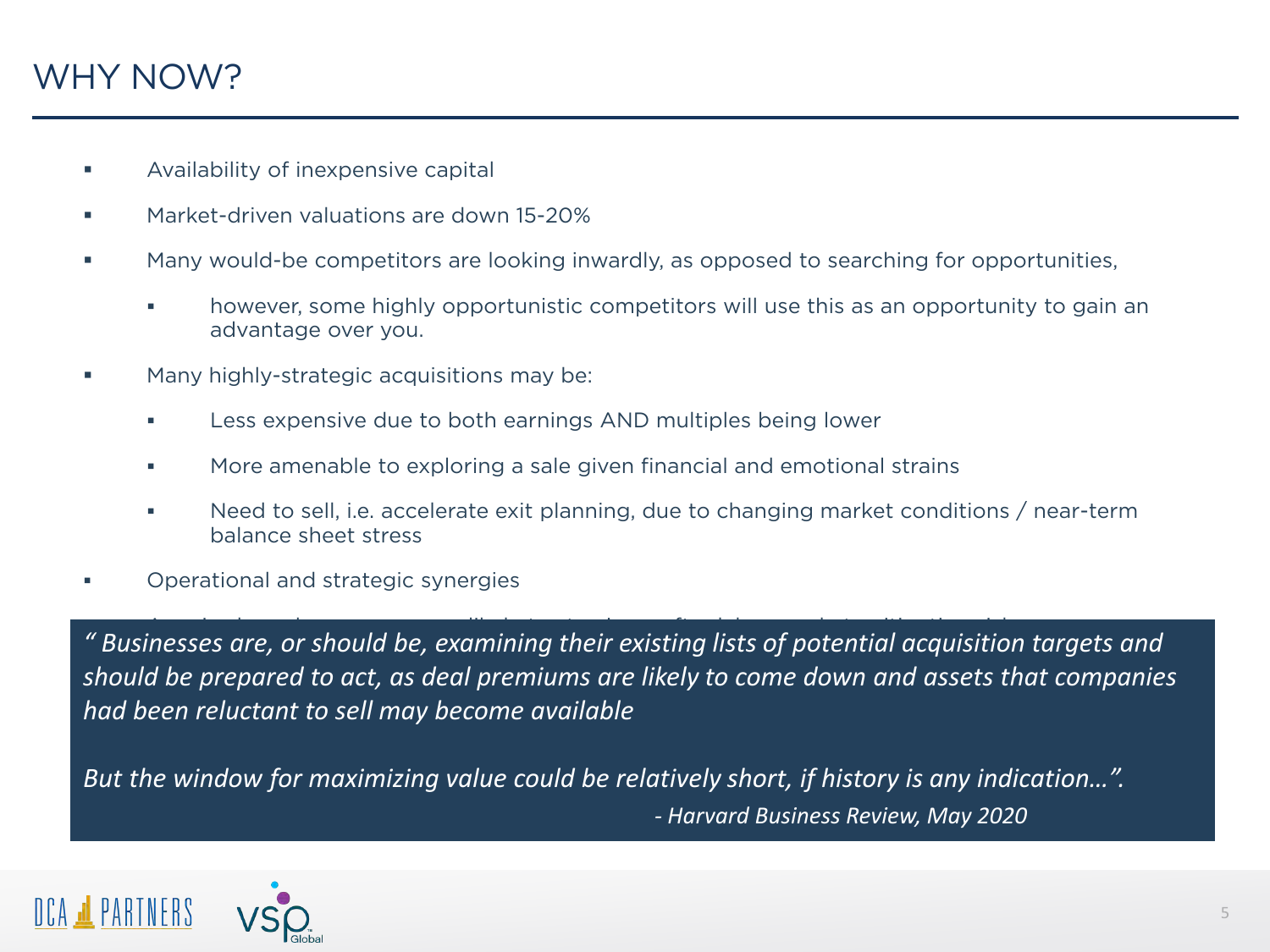# **Deal Multiples, 2000-2020**

An examination of deal multiples - the ratio of enterprise value divided by EBITDA that is used to determine a company's value - during the 2008 financial crisis suggests that valuations that have or will decline during the current downturn are likely to bounce back somewhat quickly.



Note: EBITDA - short for "earnings before interest, taxes, depreciation, and amortization" - is a measure of a company's financial performance. UHBR Source: EY analysis and Dealogic

*" History suggests, that there will be a relatively short M&A window that opens as the Covid-19 crisis ends, during which bargains will be had by those with the liquidity and the risk tolerance to move quickly, and who have done their homework in advance."*

*- HBR, May 2020*

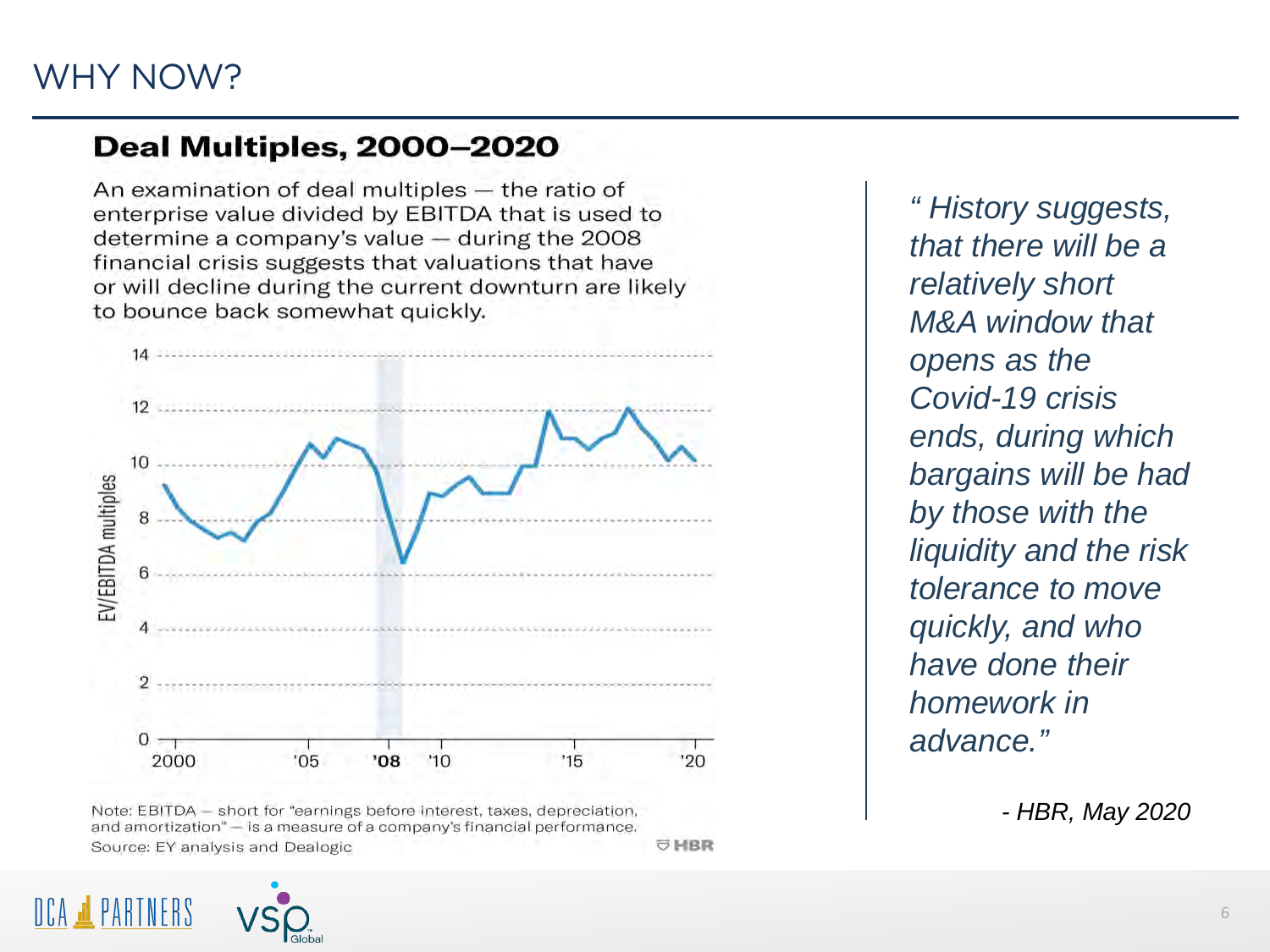# WHY NOW?

## **Total Shareholder Return (TSR)** Growth by Acquirer Type, 2007-2010

Firms that made significant acquisitions during the 2008 financial crisis outperformed those that did not.



Note: Analysis of companies on the 2008 Fortune 1,000 list: excludes financial services, real estate, and companies where the share price was unavailable on Jan. 1, 2007 and Jan. 1, 2012 Source: EY analysis, Capital IQ, Fortune

OHBR

• Companies that made acquisitions totaling at least 10% of their market cap from 2008 through 2010 (active acquirers) had an average TSR of 6.4% from January 2007 through January 2008, compared with negative TSR for less active companies.

The trend continued over the period of January 2007 through January 2010, when average TSR was 10.5% for active acquirers, vs. 3.3% for less active companies.

*- HBR, May 2020*

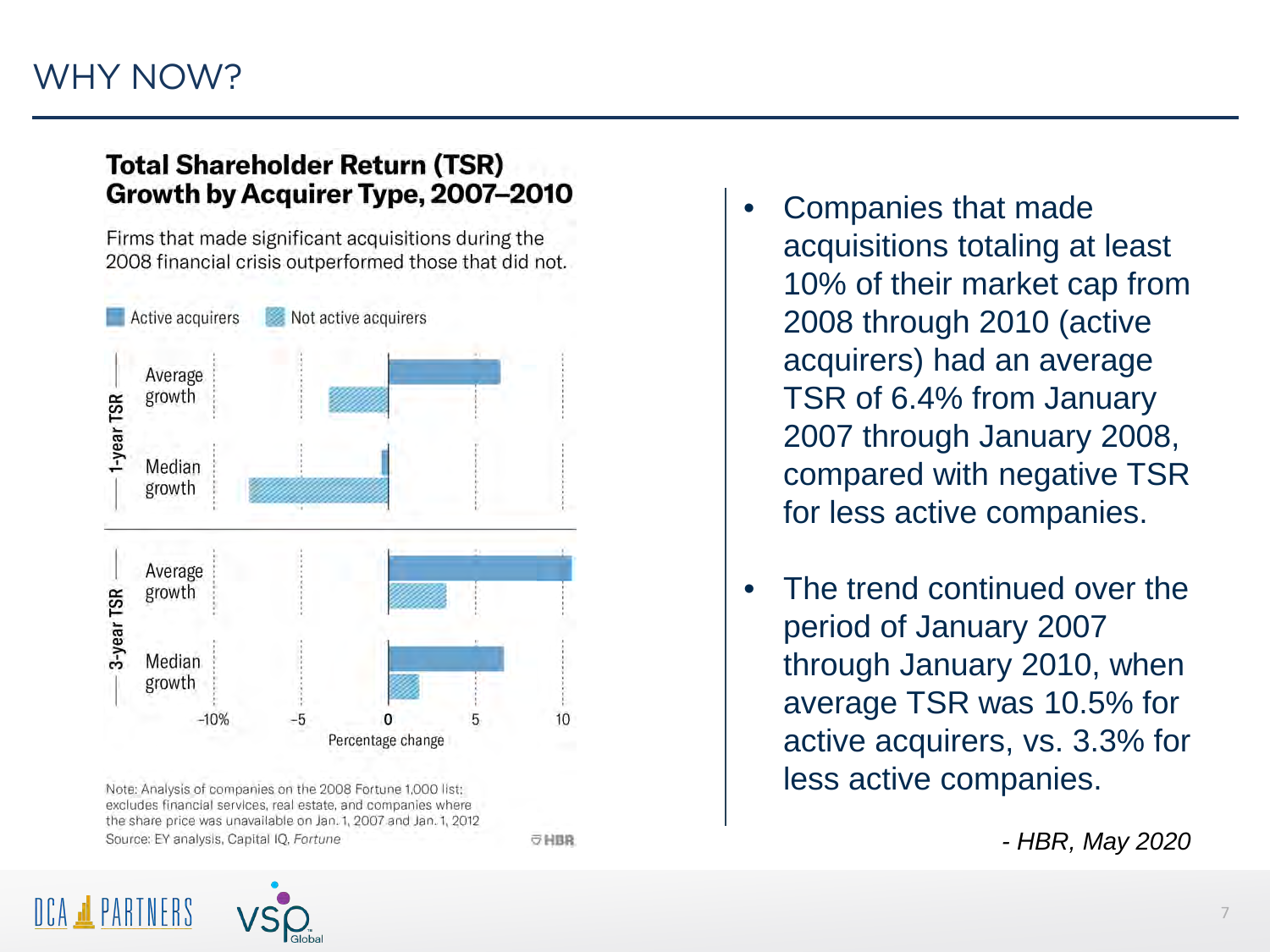# AVOID THE TRAP OF ONLY LOOKING AT COMPANIES "FOR SALE"



Many companies simply respond to "for sale" solicitations as opposed to pursuing a deliberate, strategic acquisition process



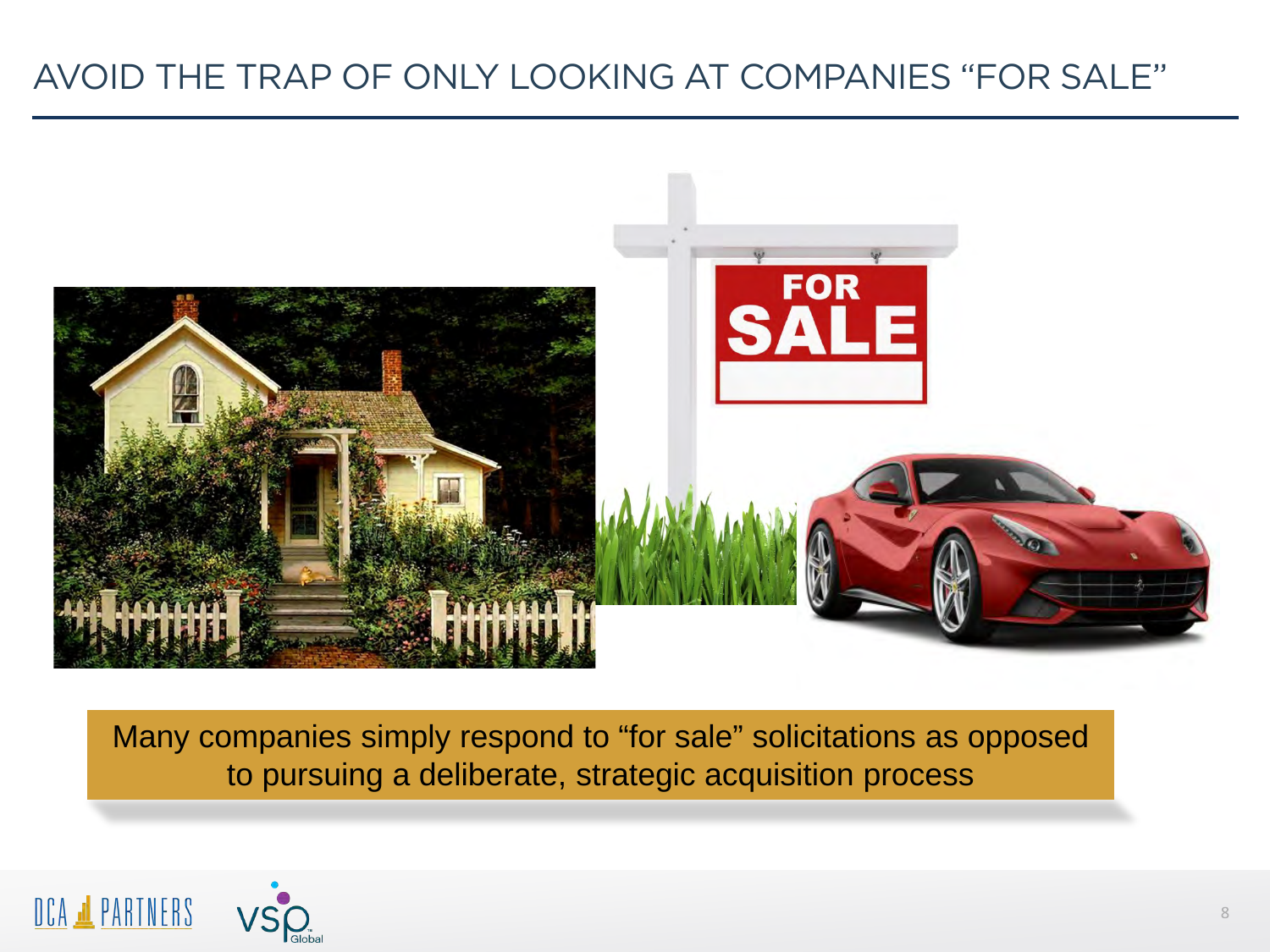# THIS RARELY LEADS TO OPTIMAL RESULTS



To Maximize Results: Acquisitions should be **Strategic** and not just Opportunistic



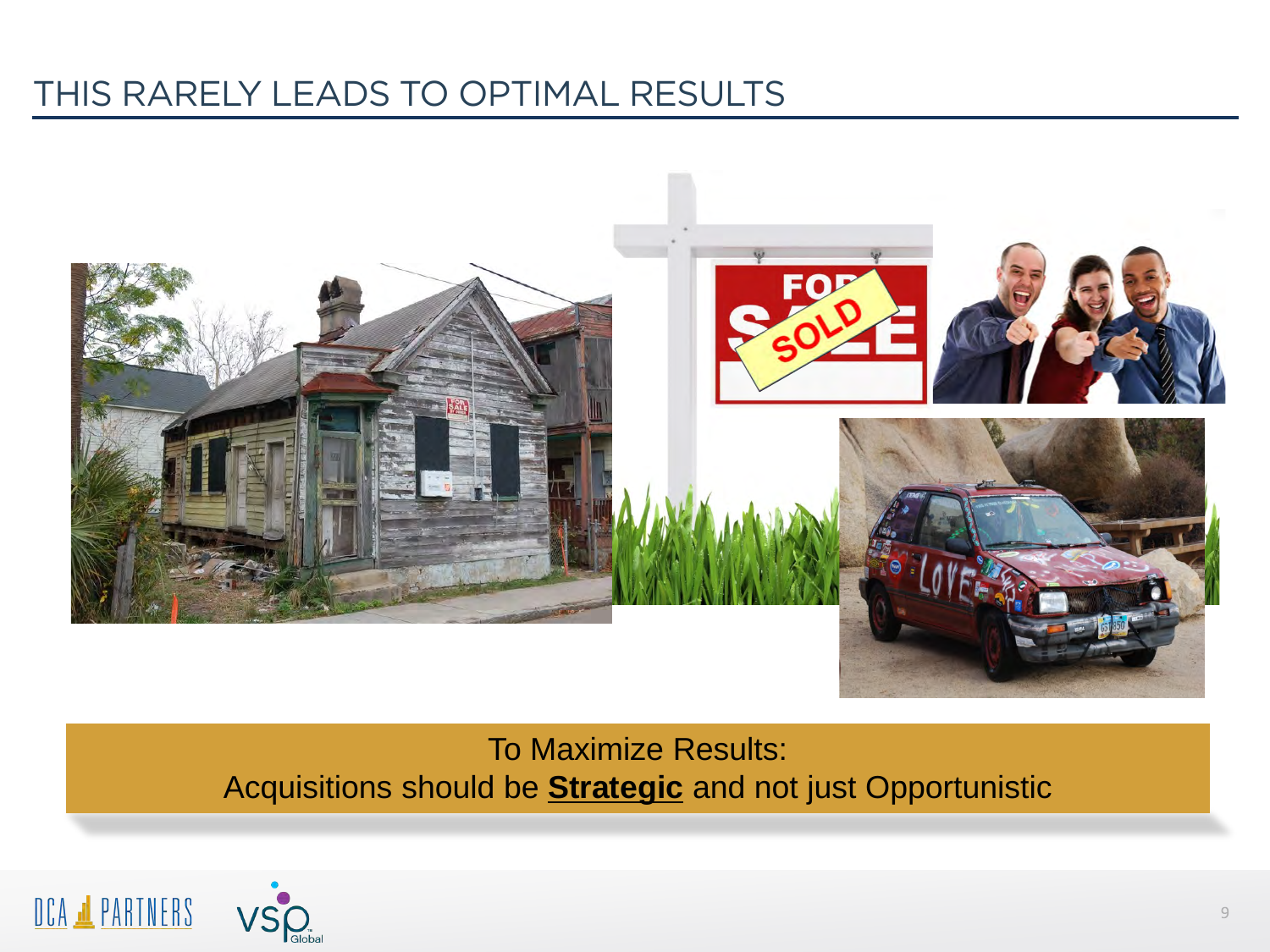# STRATEGIC ACQUISITION PROCESS

Managing the key stages of a successful acquisition process



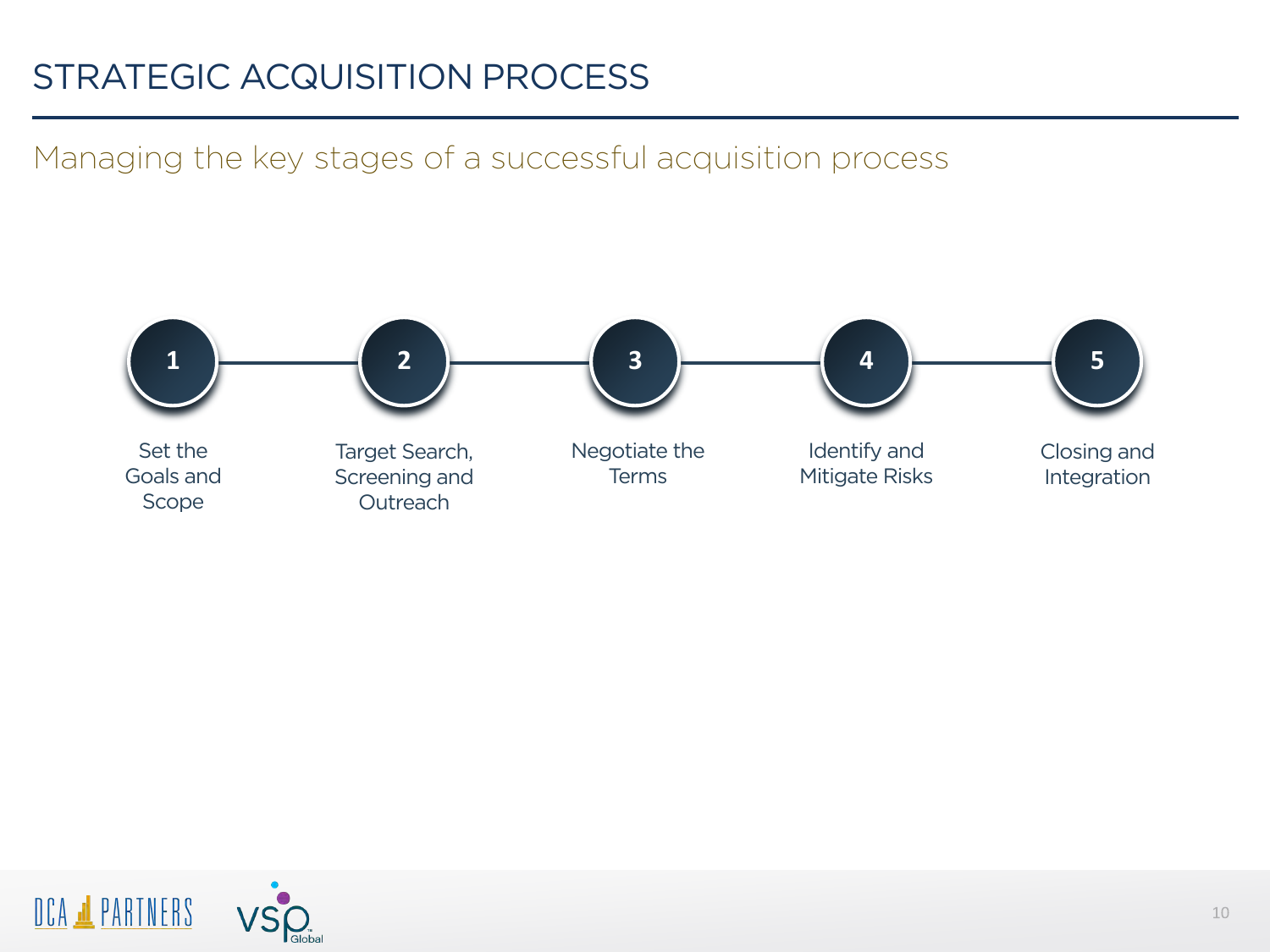# DEFINE YOUR OBJECTIVES



- Identify the strategic benefits desired
- Build a solid business case for investment
- Gain internal buy-in and consensus
- Develop ideal target profile
- Identify show-stoppers
- Establish budget and financing sources
- Assemble team
- Establish evaluation criteria and process

- Facilitate strategic discussion and exploration
- Develop ideal target profile
- Conduct financial modeling and assess available capital
- Assist company in identifying alternative financing sources
- Develop project plan and reporting cadence
- Prepare for legal requirements of the deal including purchase agreements and regulatory hurdles

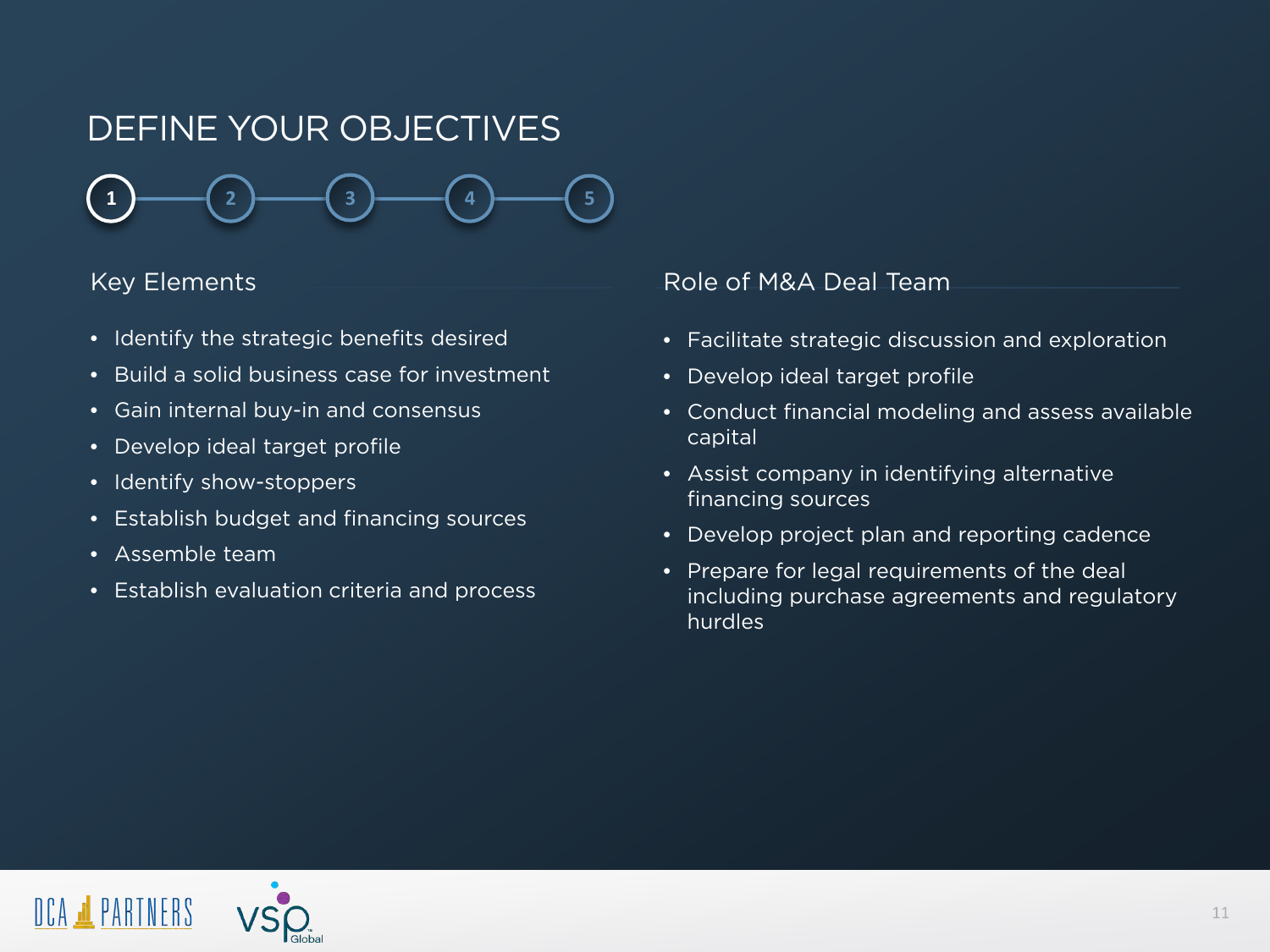# SEARCH, SCREENING AND SOLICITATION

**1**  $\rightarrow$  **1**  $\rightarrow$  **(2**  $\rightarrow$  **4**  $\rightarrow$  **4**  $\rightarrow$  **4**  $\rightarrow$  **5** 

- Identify potential Targets using databases, relationships, store walks, institutional calls, 3rd party data sources , trade show visits, known targets/competitors, etc.
- Analyze attractive Targets to determine best angle to pitch a sale
- Agree on outreach/contact program
- Develop Buyer Profile, Teaser, and Marketing **Documents**
- Select the top Target companies and pursue aggressively via multiple channels
- Develop methodology to quickly qualify / disqualify interested Targets

- Provide list of attractive Target categories, companies and/or products
- Research Targets and understand likely motivations to sell
- Effectively craft and articulate buyer value proposition
- Develop an efficient feedback loop for vetting potential Targets
- Conduct outreach to interested Targets
- Facilitate site visits and management meetings – Post COVID19, much of this may be done virtually
- Provide tracking lists, follow-up cues, and process updates

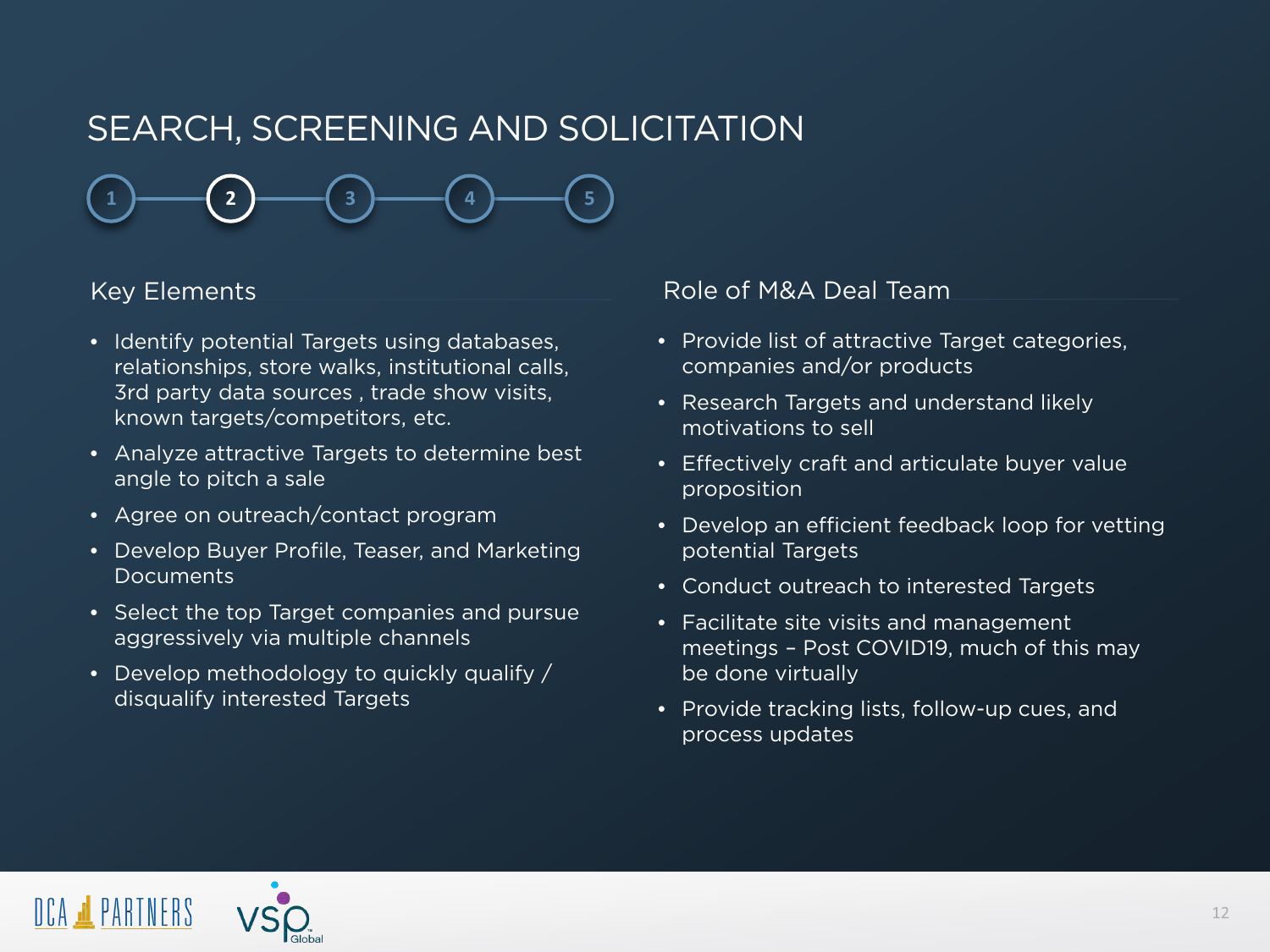# EVEN WHEN YOU ARE BUYING, YOU ARE SELLING!

Most sellers do not know what the process looks like or how to pursue it…make it easy for them

Most sellers care about the type of Company they sell to, and what that Company's plans for the future look like

At DCA, we have found that one of the most effective acquisition tools is a compelling "Company Overview" to help tell your story, explain your strategy, and outline the benefits of selling to you—and the process for pursuing it.



A SINCERE INVITATION

Raley's. BEYAIR NOB HILL MARKET SET



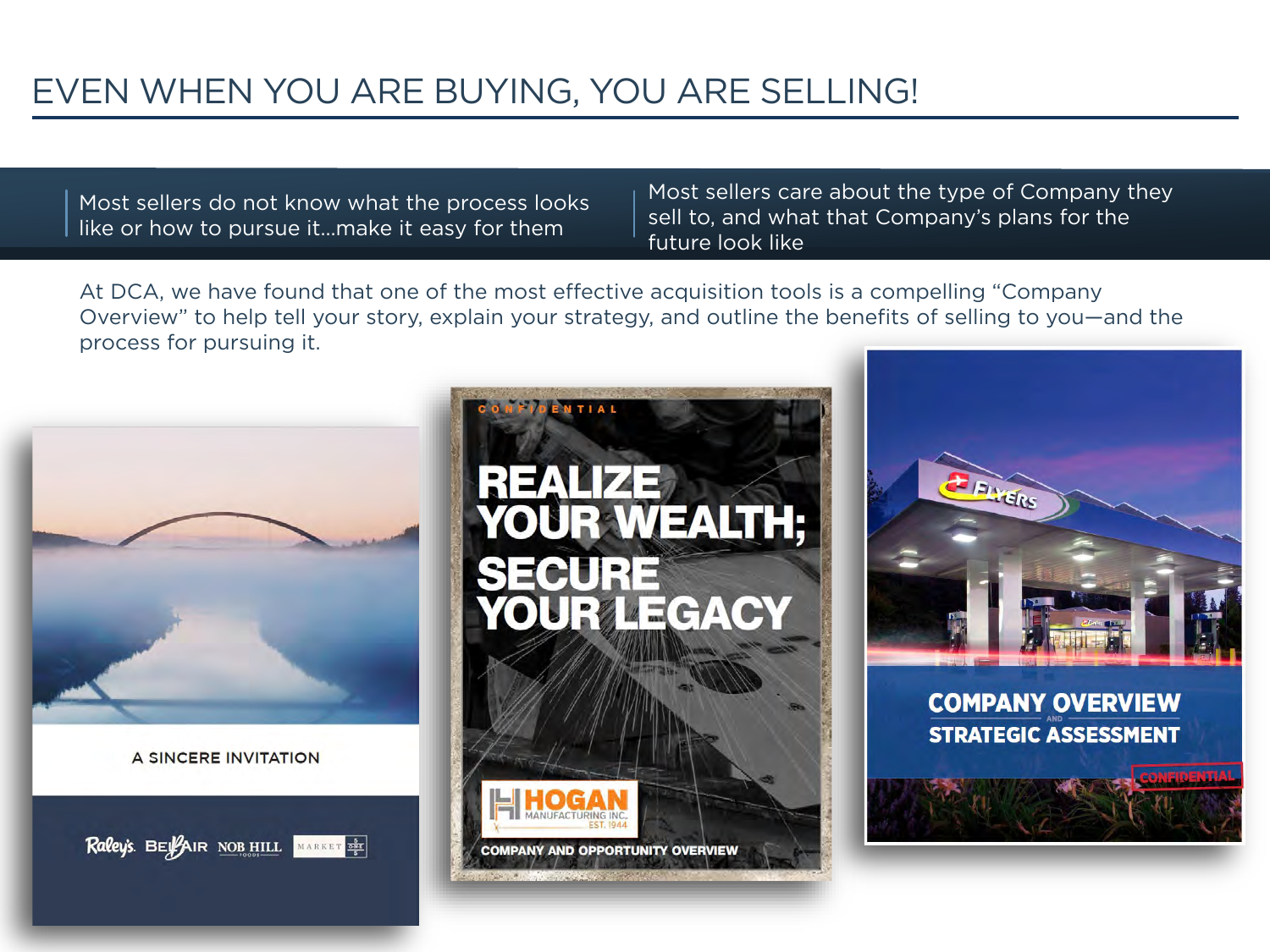# NEGOTIATE THE TERMS



- Understand both Buyer and Seller objectives and priorities – especially if sellers are exiting
- Structure the economic deal including noncash consideration
- Price (and allocation thereof)
- Form of consideration and term of payout
- Representations and warranties
- Holdbacks and indemnities
- Balance sheet considerations (i.e. cash and working capital)
- Contingencies and walk-away provisions
- Employment and non-compete agreements
- Earn-out provisions
- Cash Free, Debt Free including liquidity considerations

- Understand what items are most important to management, and which items you can be flexible on
- Build relationship with Seller so difficult conversations are less adversarial
- Work to negotiate LOI terms with optimal Buyer terms that are also fair to the Seller
- Insulate Buyer and Seller from direct interactions which could become emotional and jeopardize the deal, or personal goodwill
- Help educate both Buyer and Seller on what "is reasonable" and bridge perception gaps
- Manage emotional aspects of selling

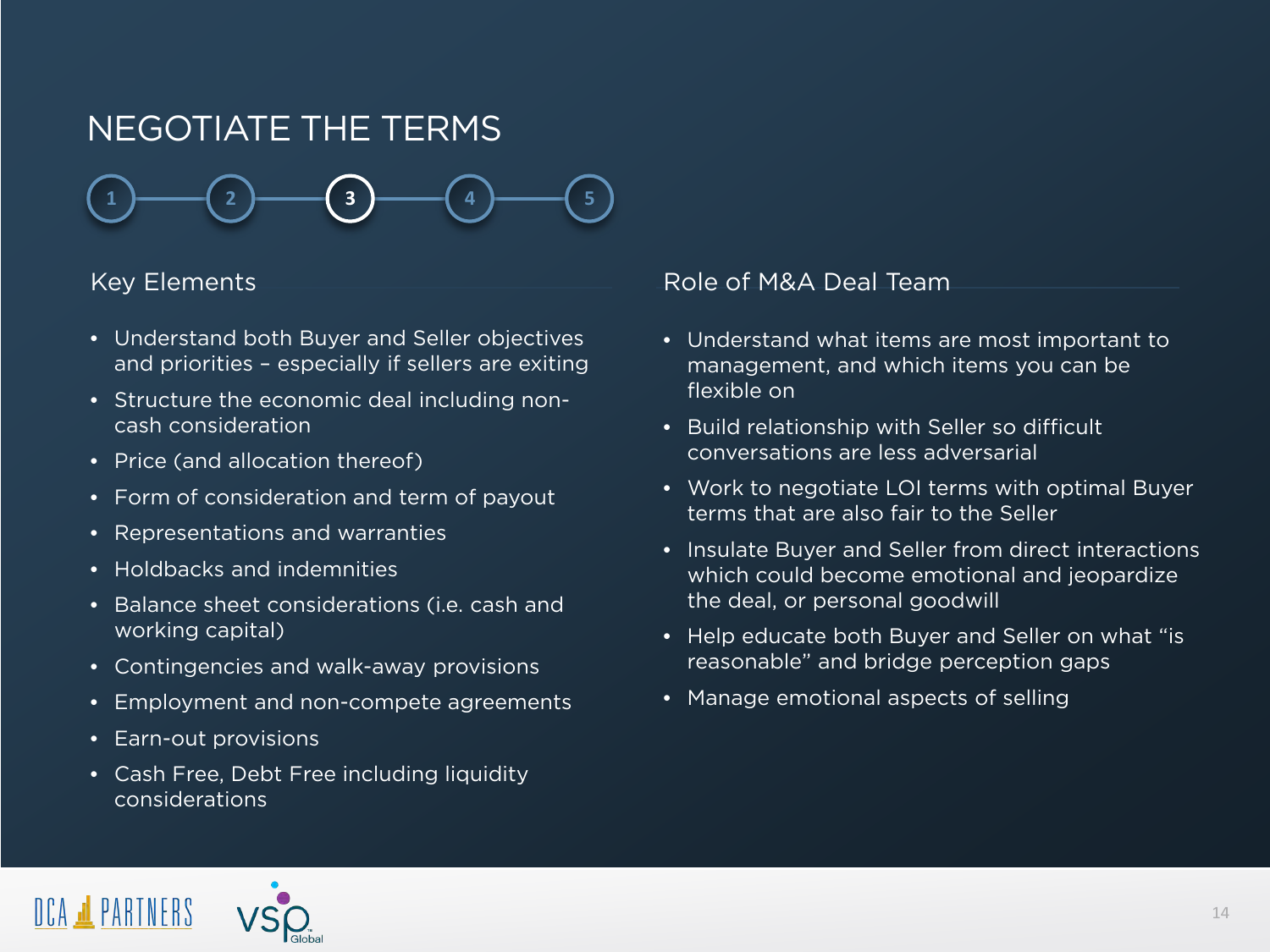# IDENTIFY AND MITIGATE RISKS

**1 2 3 4 5**

- Predictability of future performance COVID19 Considerations
- Concentration risk (product, distribution, supplier or talent) - COVID19 Considerations
- Intellectual property (process, formulation, brand, etc.)
- Confidentiality
- Culture
- Hidden or contingent costs and liabilities
- Management Team is key, including who is staying
- Existing infrastructure
- Integration issues
- Legal issues
- Employment issues
- Macro trends



- Define key concerns and business risks
- Provide market knowledge and creative solutions to assess (and mitigate) business risks
- Organize due diligence data room to contain Seller disclosure of all material items
- Engage highly competent advisors with significant M&A experience to assess / mitigate other risks:
	- Legal, IP, accounting and tax familiarity with each other is best
	- Environmental, employment and regulatory
- Negotiate representations and warranties to protect against identified risks and deficiencies
- Help assess integration and culture challenges
- Help structure indemnifications, earn-outs, escrows, holdbacks, offsets, etc.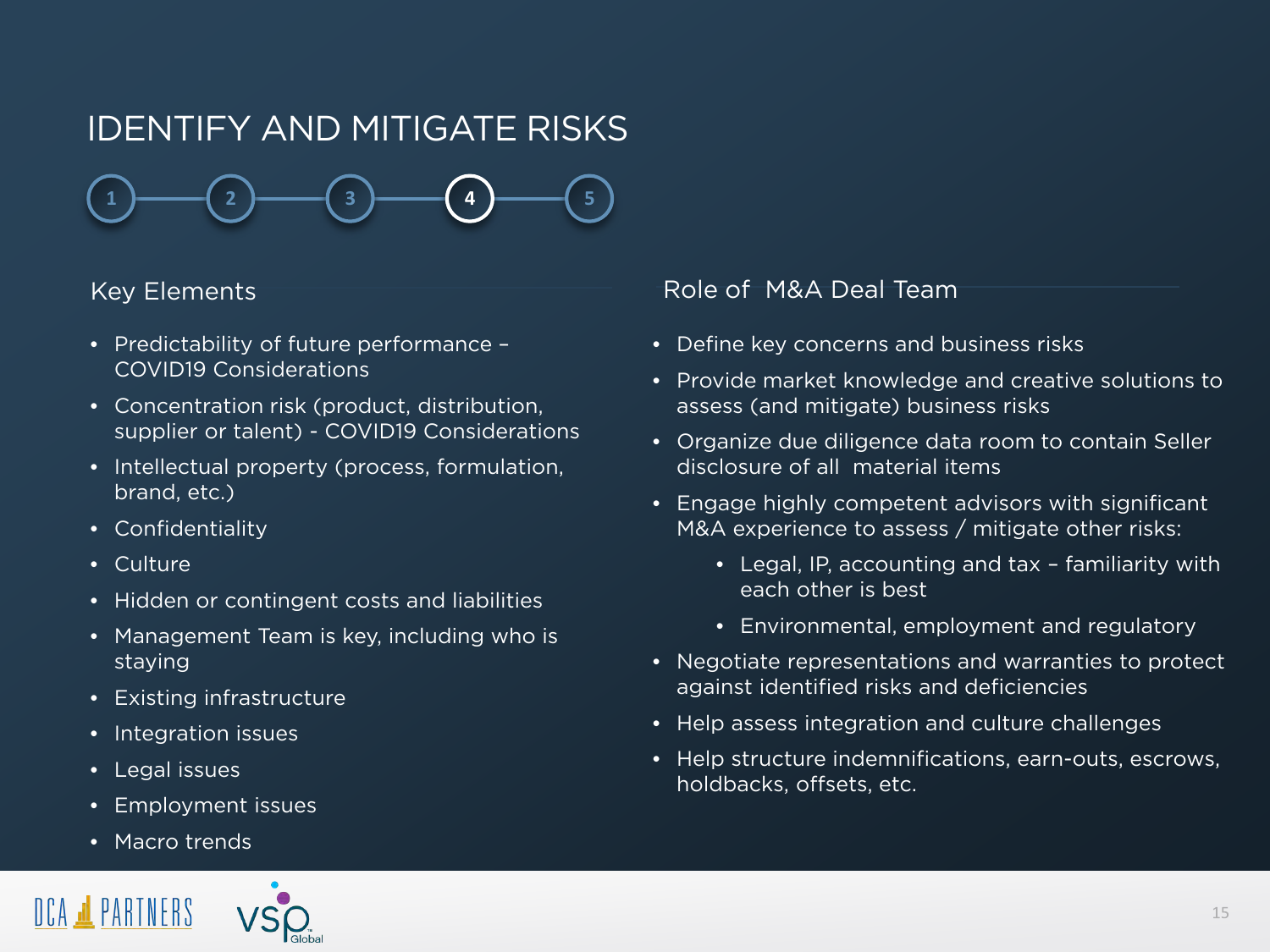# ACQUISITIONS DURING A PANDEMIC

# **Deal making is anything but "business as usual"**

## **Understanding what you are actually buying**

- Adjusting earnings for COVID-19 impacts Seller should prepare QoE or similar, Buyer needs to be prepared to analyze this report
- Adjusting earnings for PPP and other non-recurring items (positive and negative)
- Differentiating situational vs. systemic changes
- Evaluating both supply chain and distribution channel anomalies
- Understanding post-COVID restrictions and changes to business practices

## **Conducting Due Diligence**

- Likely to take longer and be more restrictive
- Need to add evaluation of paradigm shifts and systemic changes to business models, supply chains and consumer behaviors

## **Post-Acquisition Integration**

- Employees more likely to stay post-closing due to softer labor market
- They will also likely be more sensitive to the possibility of potentially losing their jobs, adding anxiety
- Integration may take longer
- Consider possible impacts (which may be positive) of remote and distributed workforce

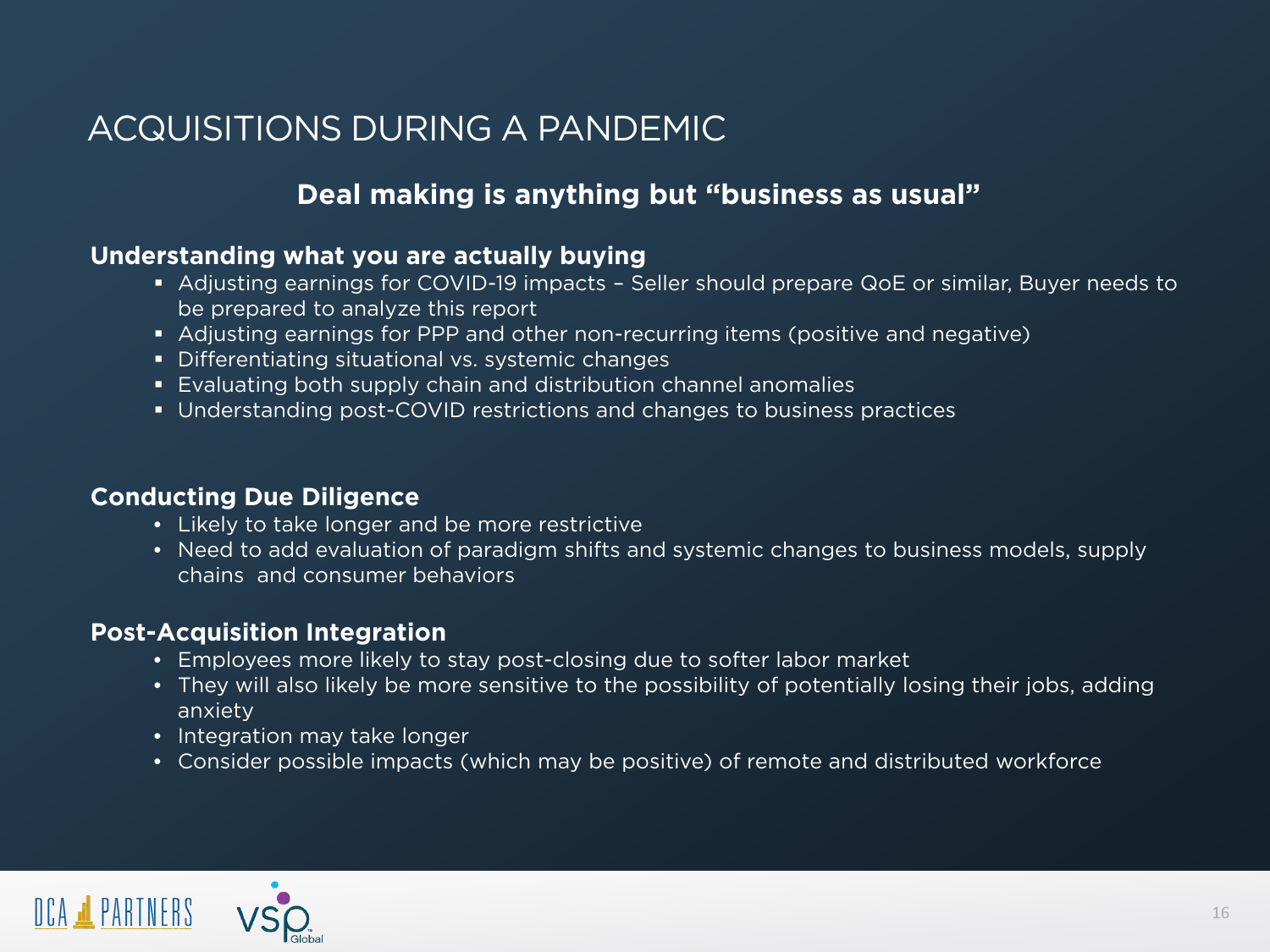# CLOSING AND INTEGRATION

**1**  $\rightarrow$  **1**  $\rightarrow$  **2**  $\rightarrow$  **1**  $\rightarrow$  **1**  $\rightarrow$  **1**  $\rightarrow$  **1**  $\rightarrow$  **1**  $\rightarrow$  **1**  $\rightarrow$  **1**  $\rightarrow$  **1**  $\rightarrow$  **1** 

- Discuss and plan for integration well before Closing – should be part of the business case for investment
- Cultural fit and emotional management
- Strategic fit (not forced or opportunistic)
- Ensure a fair price at ALL points on the spectrum of potential outcomes
- Mitigate risks by getting Seller to absorb / insulate you from them
- Hold back enough of purchase price to protect against surprises
- Secure IP and intangibles
- Alignment of interests post-closing
- Secure key personnel, distribution, suppliers and customers
- Thoughtful/well-executed integration strategy

- Assist with Implementation and Integration plan
- Ensure thorough completion of due diligence and competent legal documentation
- Assist with financing plan
- Coordinate with external resources (legal, tax, insurance, wealth management, etc.)
- Continue to reaffirm benefits of sale to Seller; most deals die at least once along the way
- Continue to reassess merits of the deal to Buyer; don't let momentum make you close!
- Manage emotions related to the sale and negotiation process

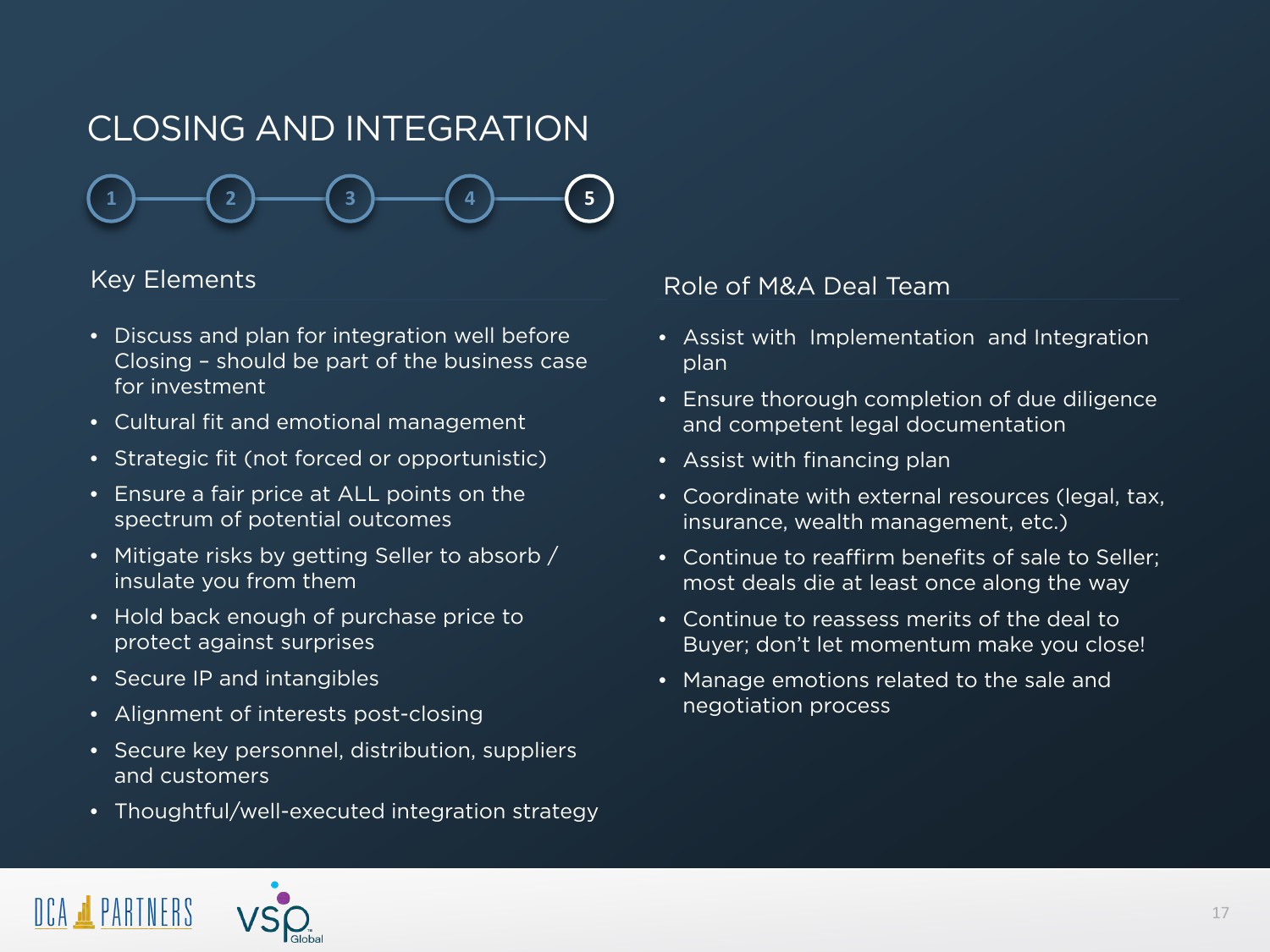# FINANCING OPTIONS

- Balance Sheet Cash
- Line of Credit
- Standby Acquisition Credit Facility
- Company stock (or LLC interests)
- Seller carry-back notes
- Seller equity rollover
- Royalties
- Earnouts

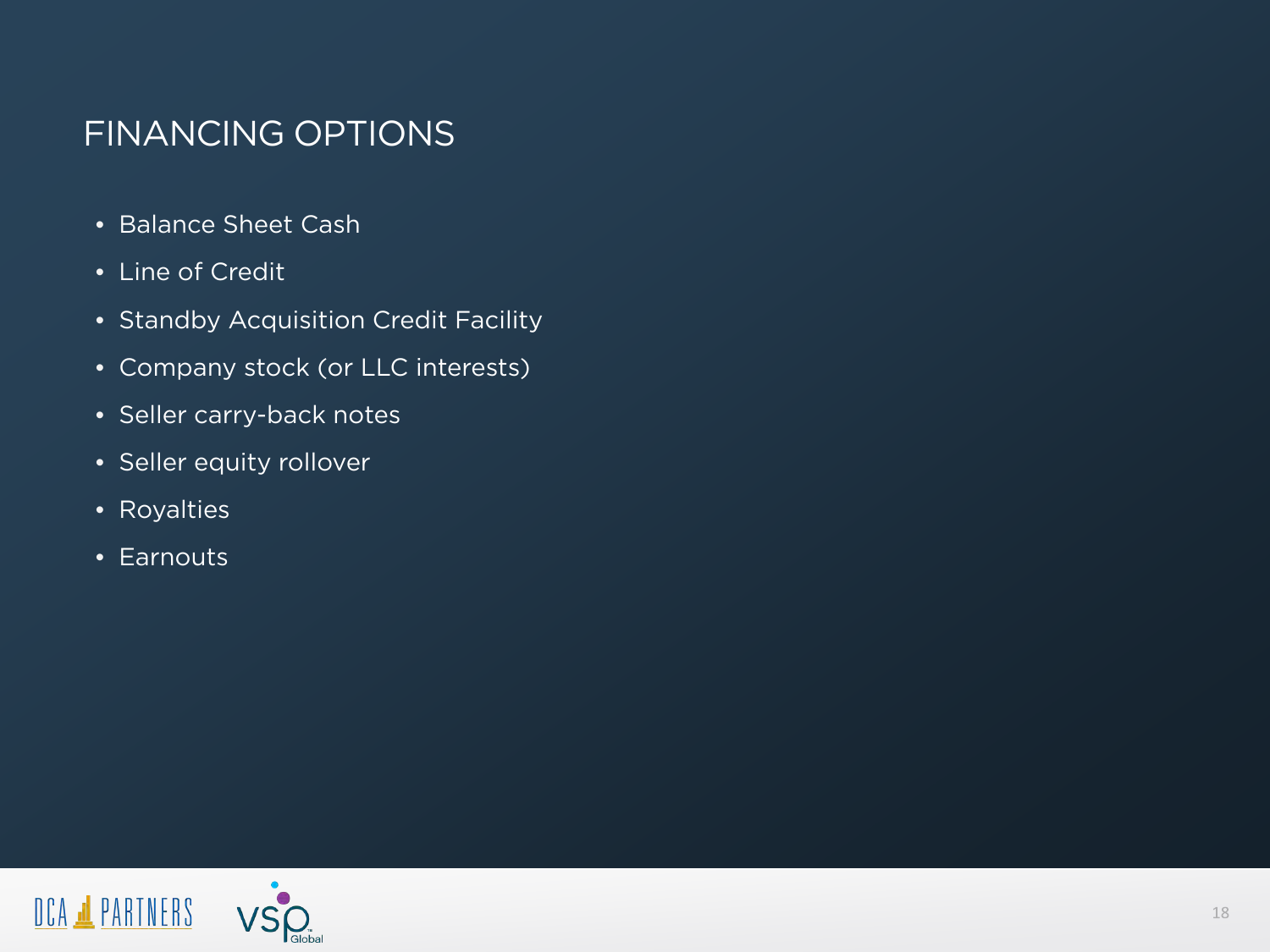### • **In-house team**

- o Possesses the most industry knowledge
- o Targets less likely to disclose financial information directly to a competitor
- o Many companies can't dedicate time and effort to assignments such as building a target list, conducting outreach and undertaking thorough due diligence around other responsibilities
- o Process and key deal points are not always thoroughly understood

## • **Corporate development manager**

- o Potential option for companies that plan to commit several years to multiple acquisitions
- o Has experience with process and key deal points
- o Most common in dominant industry leaders
- o Requires the most financial resources (salary, health benefits, etc)

## • **Investment bank**

- o Opens doors more effectively due to industry "anonymity"
- o Leverages management participation and communication to maximize results
- o Dedicated resource with M&A are their ONLY job (as opposed to a side job)
- o Presents legitimacy, allowing targets more comfort disclosing financial information
- o Demonstrates that the company is serious about making acquisitions, and not just "kicking the tires"
- o Can be terminated at will, and therefore the lowest risk
- o Often the toughest negotiator

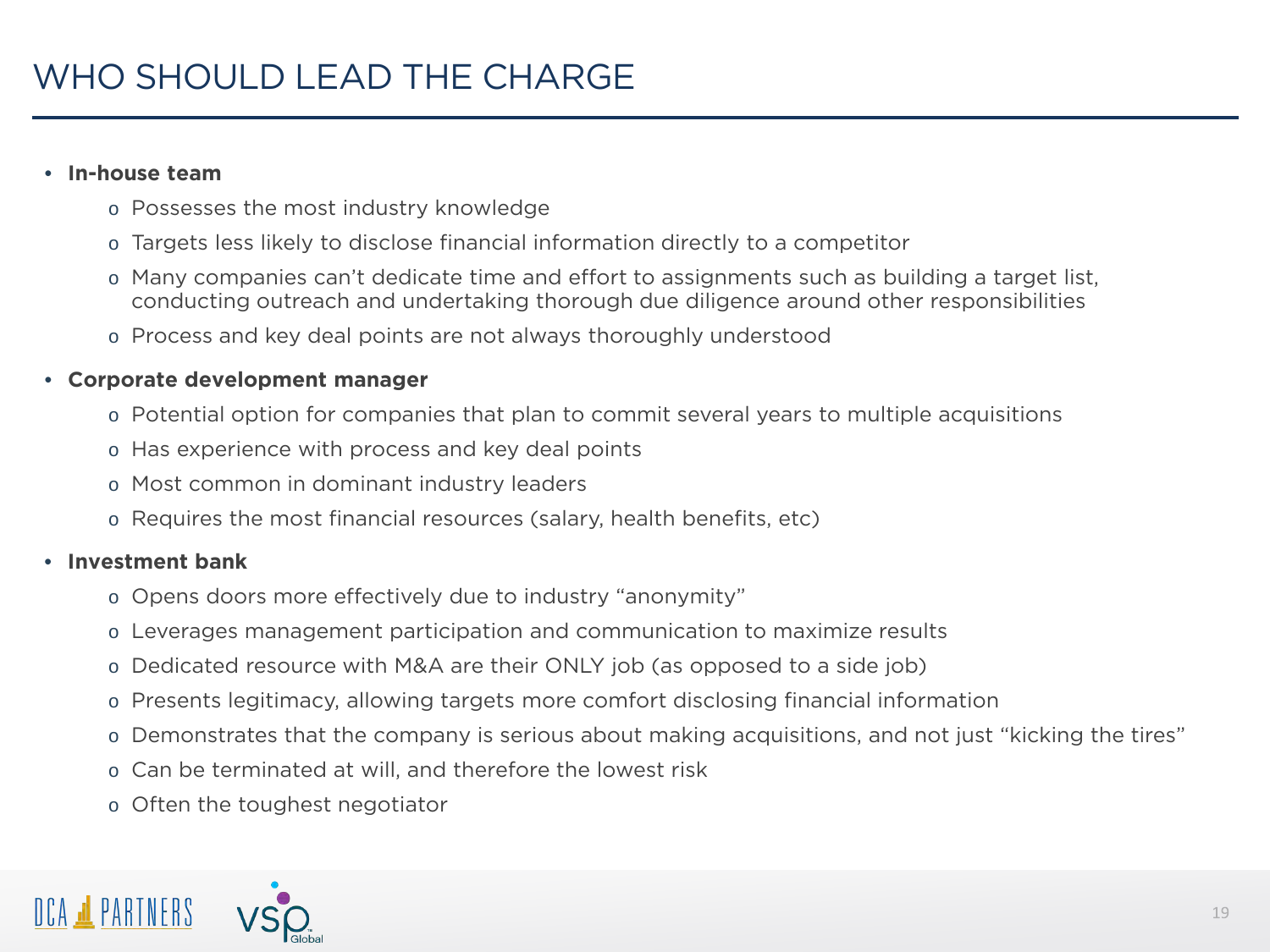- **Acquisition should be strategic and not just opportunistic**
	- o Much as the BEST employees are not looking for a job, the BEST companies are typically not for sale
- **Many high-quality companies are considering selling during this time of uncertainty**
- **Valuations of selling companies are down, but may not stay down for long**
- **Debt is plentiful and cheap, driving enhanced returns for acquiring companies**
- **Companies that expand during market downturns outperform those that hunker down**
	- o Overperformance is both near-term and long-term
- **Having the right team is critical**
	- o Investment Banker, Attorney, Tax Adviser, Accountant, etc.
	- o Critical in helping to attract the ideal targets and engage them in discussions
	- o Critical to think through how to best structure the transaction
	- o Critical in helping to conduct thorough and thoughtful due diligence
	- o Critical to help negotiate attractive terms
	- o Critical in getting the transaction over the finish line

### • **The window of opportunity is open now…in times like this, strong companies become dominant companies**